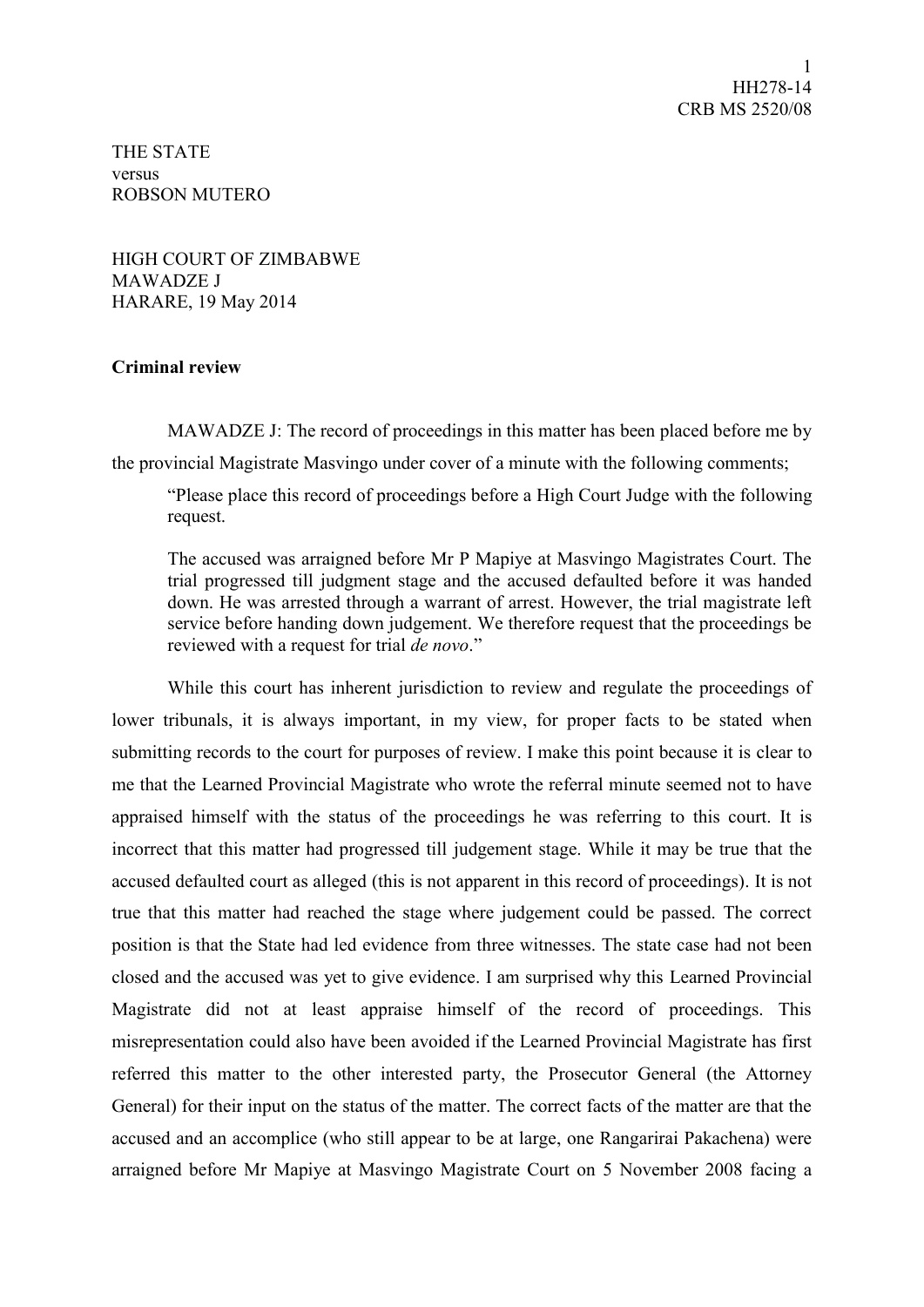charge of contravening s 114 (2) (a) of the Criminal Law (Codification and Reform) Act [*Cap 9:23*] – stock theft. It is alleged that on 1 October 2008 at Mavhorondiya Village Chief Zimuto Masvingo the accused and his accomplice or one of them stole two cows belonging to Shumirai Mudakureva valued then at Zimbabwean \$600 million.

The facts alleged are that both the accused and complainant reside in the same Mavhorondiya Village Chioef Zimuto Masvingo. It is alleged that on 29 August 2008 the accused approached one Maramba who owns a butchery in Mucheke, Masvingo and offered to supply him with beef. It is alleged that Maramba alerted the police who proceeded to set up a trap. It is further alleged that on 1 October 2008 the accused and his accomplice stole complainant's two cows after which the accused approached the police for stock card clearance and permit to drive the two cows whilst his accomplice drove the cows to Gonyohori abattoir. Accused's accomplice was arrested at the abattoir with one cow as the other had escaped. Accused was arrested at Maramba's butchery awaiting payment for the two cows. Both cows were recovered.

When the trial commenced accused one was represented by Mr *Bhunu* and his accomplice appeared in person. They both pleaded not guilty. Accused one admitted offering to sell two beasts to Maramba but insisted that the beasts were his and that he was arrested before he had completed the transaction. The accomplice admits driving two beasts to Gonyohori abattoir where he was arrested and said this was on Accused one's instructions.

The record of proceedings shows that three witnesses, the complainant Shumirai, Godwin Maramba and the Investigating officer Chidhakwa gave evidence and the proceedings were adjourned. The reason is not clear, neither is the date. The accused is alleged to have defaulted the court thereafter and was rearrested sometime in 2012. Meanwhile the trial magistrate Mr Mapiye left service. The date is not given in the referral minute. It is on this basis that I am being requested to quash these proceedings and order trial *de novo*.

In the case of *S* v *Tsangazi* 1997 (2) ZLR 247 (H) GILLESPIE J. examined the various scenarios where incomplete criminal proceedings may be set aside and trial *de novo* ordered either due to the incapacity or unavailability of the judicial officer dealing with the matter. I believe it is important for guidance purposes to summarise the various scenarios and the appropriate action to be taken.

a) Where a judicial officer dies or is incapacitated the incomplete proceedings are a nullity and the matter may be commenced afresh. The reason is that the judicial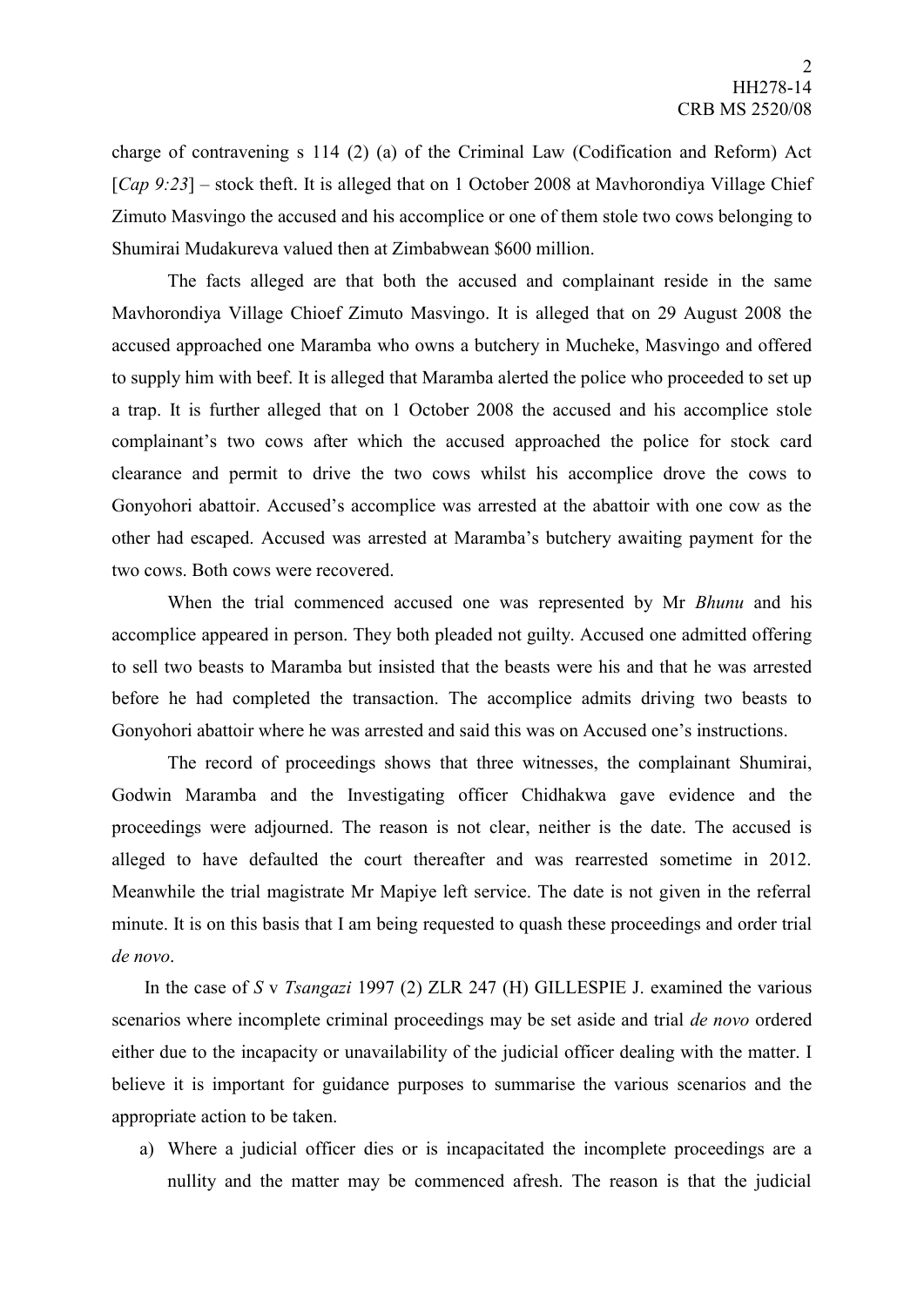officer is incapable of bestowing a verdict and neither can the accused successfully demand for one. I may venture to add that in my view in such a scenario it may not be necessary for the High Court to set aside such incomplete proceedings although for procedural expedience and completeness such an order may be sought.

- b) Where a judicial officer recuses himself or herself or he or she becomes *functus officio*: In such circumstances it is then necessary for the State through the Prosecutor if it wishes to continue with the matter to have a new hearing.
- c) Where the judicial officer or magistrate is transferred from the station before completing the criminal proceedings he or she is not disqualified from continuing with that case. All what is required is for the necessary administrative steps to be taken like mobilising financial resources and necessary authority to vest him or her with the jurisdiction to exercise his/her powers in that District or Province. Such a judicial officer may also continue with the matter on the basis of implied jurisdiction.
- d) The power to set aside incomplete proceedings on account of transfer of the judicial officer and to order trial *de novo* may only be properly exercised by this court on application by one of the interested parties on notice to the other. This is so because such a matter is not available for automatic review.

The circumstances of the matter *in casu* are that the trial magistrate left the service before the criminal proceedings had been completed. In the case of *S* v *Tsangazi* (*supra*) at 251/13 GILLESPIE J referred to the case of *S* v *Gwala* 1996 (2) SA 227 (N) in what I believe the question of what proper course of action this court can take was answered. It was stated that;

"Clearly, such an officer becomes *functus officio* upon recusal, and, the prosecutor desiring to proceed with the case, it becomes necessary to have a completely new hearing. Equally, so the death of a magistrate, his resignation or dismissal would give rise to the opening of a case *de novo* against an accused person." (my emphasis)

It is clear from the facts of this case that the trial magistrate left the service. It matters not whether it was by dismissal or resignation. The criminal proceedings are incomplete. It is therefore appropriate in such circumstances to have the proceedings set aside and commenced *de novo* before another magistrate. This is a very serious matter of stock theft which invites a mandatory term of 9 years imprisonment in the absence of special circumstances if the accused is convicted. I am cognisant of the fact that the offence was committed in 2008 and that it has been outstanding for 5 years. The accused is clearly to blame for this delay. I also